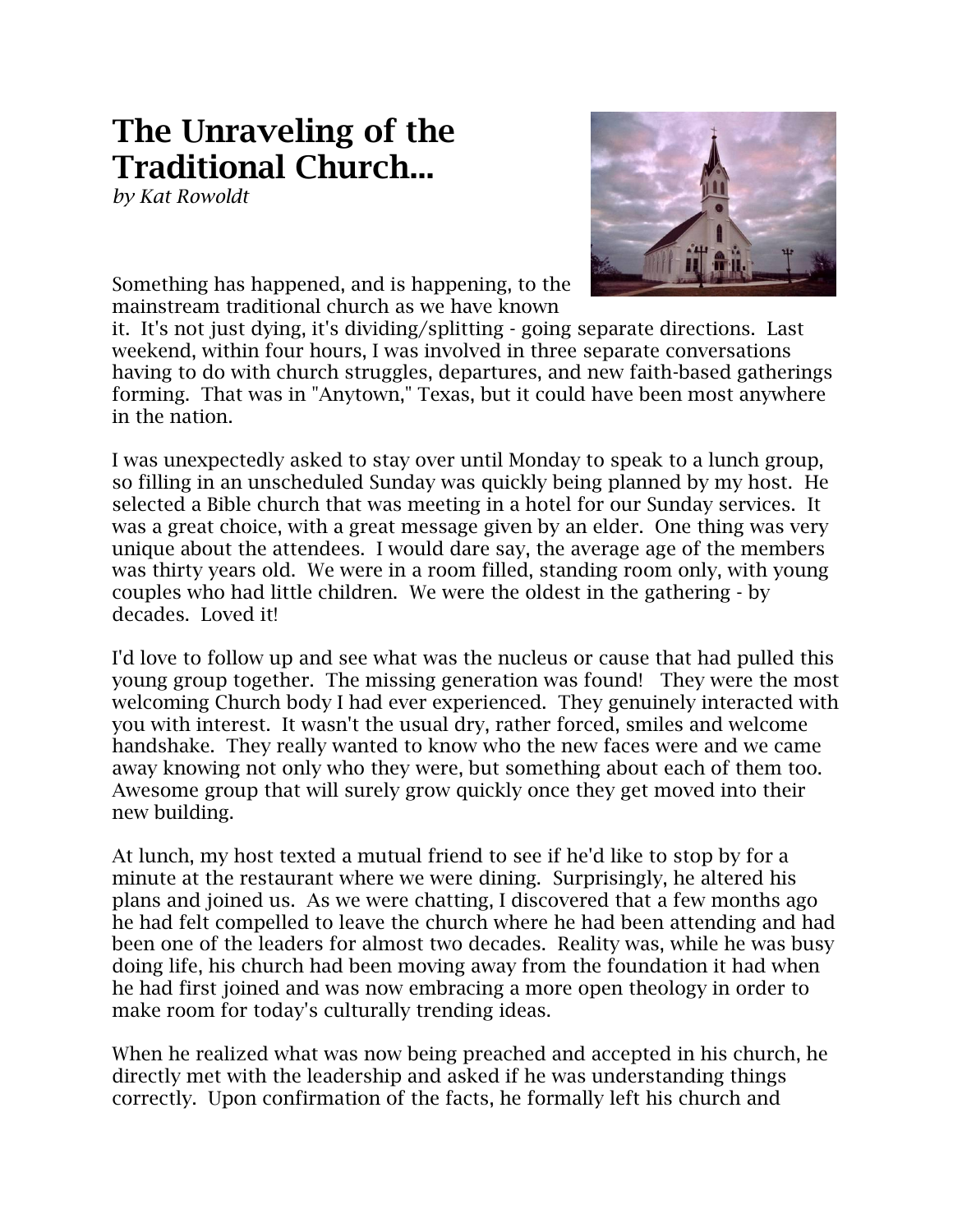began holding his own worship services in a building he had on his property with his family. Today, there are thirty families sharing the experience with his family and counting.

We hurried from lunch to a meeting with a small group that are exploring doing a church plant. This group is searching for and seeking the spiritual gifts described in the New Testament. They have been disheartened by their former mainstream church, which just that week had held their convention and stated they would continue to be welcoming to homosexuals. This wasn't from the stance of homosexuality as being a sin that needs to be addressed, but rather accepting gay marriage into their denomination.

Wow. What a Sunday. What a day filled with serious conversation about today's church and where it is heading. I never dreamed my Sunday would place me in the whirlwind of this changing trend, much less times three.

January 2015, Martin Luther King's day in fact, my team hosted a Pastors & Politics breakfast. I still remember Senator Charles Perry casting the idea out to the pastors in attendance that the day may come when the church will not be able to have their 501(c)3. Since that morning, I have strongly sensed a splitting happening in the church.

The dividing factor is a defining of two church mindsets. One group is struggling with the trending cultures and trying to meet the ever changing needs of our society while satisfying the demands of staying neutral on all things political for their tax exempt status, while the second group is a new emerging force to be reckoned with. They are a group of Christians who could care less about a 501(c)3 exemption, but hunger after God's Word in Its purest form, power-packed. They resemble the Founding Fathers style of faith - bold, in your face, God's way or no way. I have met a pastor over the last year who has prepared his congregation to hand back their tax exempt status if it ever prevents him from preaching what God puts on his heart. Times are changing.

The next day, after speaking at the luncheon, a small group of us relocated to another restaurant so I could eat before getting on the road. Once again the conversation returned to what's happening in the church with now a fourth person sharing his story of leaving the pastorate at his denomination for similar reasons - church doctrine embracing today's sinful culture and not calling sin out.

It seems the church has desired to be seeker friendly, creating itself to be a comfortable place for sinners to come. Unfortunately, as it adapted to be appealing to the secular world, it embraced the secular world to such a degree that it was no longer different than the world.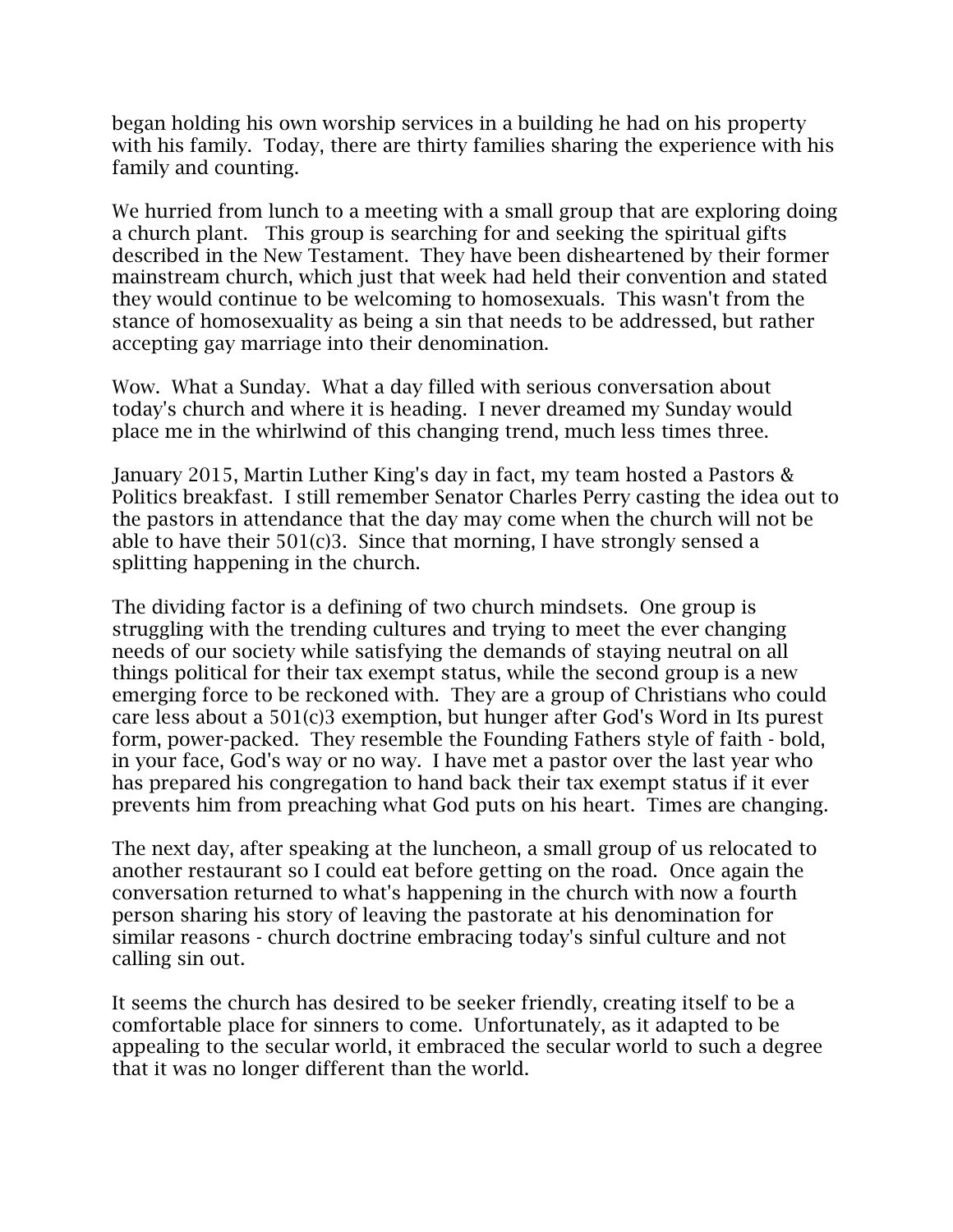Those seeking answers began finding a justification for their sins through what they were being taught about Jesus Christ. His act of love covered their continuing sin. What once was shunned in the church body, is now accepted as today's culture. Just to name a few: divorce, living together unmarried, premarital sex, children out of wedlock, homosexuality, gay and lesbian clergy, self-gratification, pornography, drugs, motivational lectures versus Biblical lessons from the pulpit, etc. This is today's acceptable culture and lifestyle.

Churches wonder why they have such a revolving door. They tally up hundreds of new faces each month, or year, but few, if any, stick around. Why should they? The church isn't offering anything any different than what the world keeps forcing on them. Just compare the divorce rate in the church with the divorce rate outside the church.

Now before all the Christians click off this article mad at me, YES there are exceptions to what I am saying. There are a few, and yes, I'm probably accurate with the term "few," that are living and experiencing a powerful faith-filled church body that honors God's Word by how they live and conduct themselves. Honestly, most aren't. Honestly, a large number of people attend Sunday social clubs and haven't picked up a Bible personally to read in years. I apologize for all the toes I'm stepping on, but we need a fresh awakening. The world is crying out for it because it has morally decayed and is spiritually bankrupt. Our spirit demands to be nourished.

501(c)3's are not Biblical. God didn't say to give so you can get a tax deduction. He did layout, however, how we are to live our lives. The church was designed to be a gathering place to discuss current events. Pastors have abandoned their pulpits in fear of offending and losing congregants or losing their tax exempt status. God designed the church to be where people would turn to learn how to think and act on social issues, how to vote (which is empowering those who will rule over you), and overall how life was to be lived to glorify God based on what the Word of God said.

One of the first things God did was to create/outline government. The church has always been actively involved, at least until they began believing there was supposed to be a separation of church and state. That separation was speaking about protecting people from a formal religion of the government. Hmmm, ISIS is an excellent example of a government forced religion/ideology. You must submit to their religion via conversion, paying a continuing tax, or die by the sword. No freedom of religion there.

Twenty years ago, the stats showed on any given Sunday you would only find 10% of the population in church. I would dare say that stat has shrunk even more. Sunday is no longer honored as a religious day set aside for faith and family, but now it's booked with children's soccer games and other events.